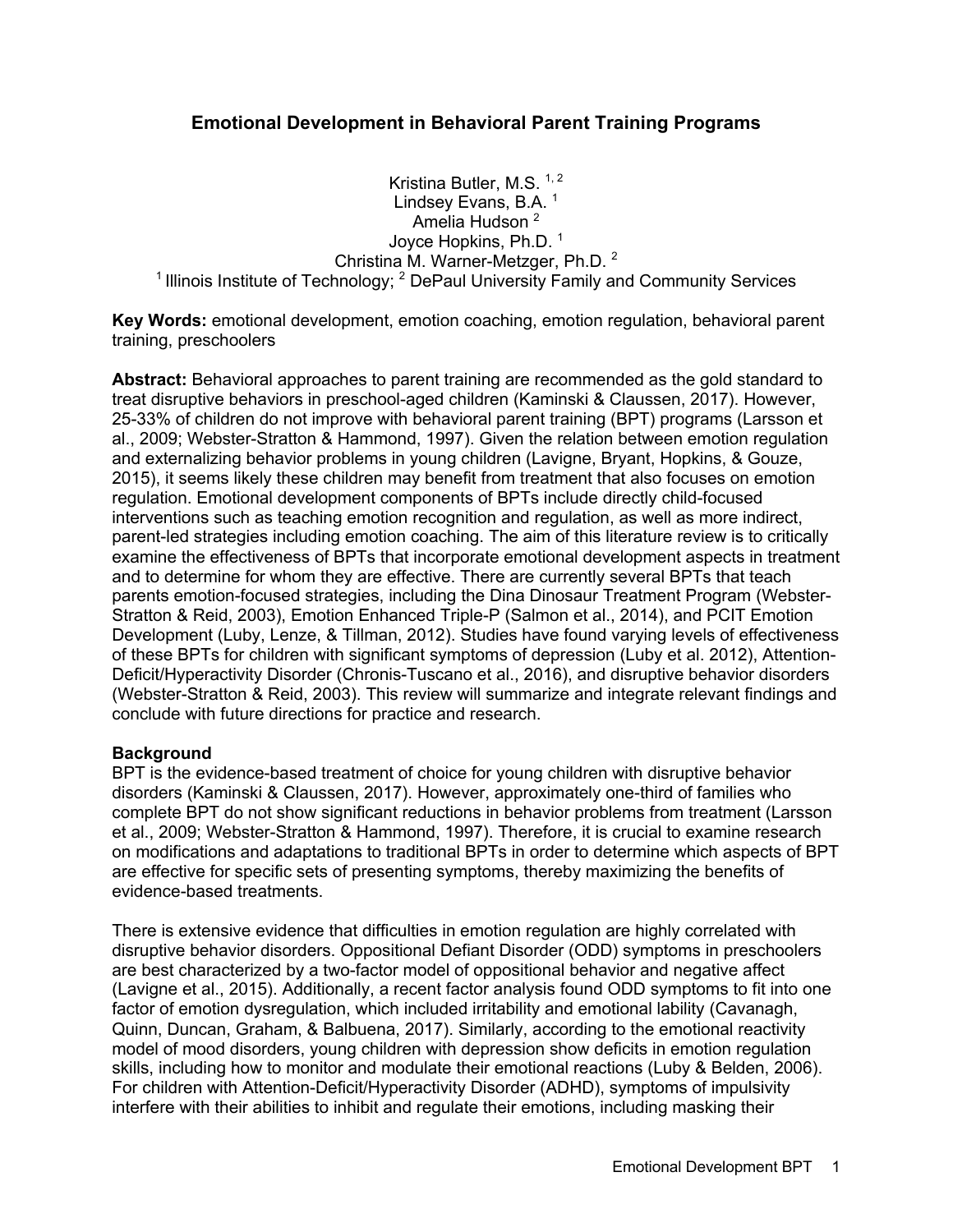emotions (Walcott & Landau, 2004). Given that young children with disruptive behaviors and other common presenting symptoms often show emotion regulation difficulties, including emotion-focused strategies in a treatment program may prove to be beneficial for many children and families.

#### **Problem Statement**

Traditional BPT does not explicitly include an emotion-focused component, which may benefit young children who have comorbid difficulties with emotion regulation. The goal of this brief research summary is to determine whom may benefit from emotional development modifications to otherwise behaviorally focused treatments, and to make recommendations for future research to inform practice.

## **Solutions**

Several BPT programs have been modified to include supplemental emotion-focused sessions to address common presenting symptoms in preschool, including externalizing behavior problems, depressive symptoms, and ADHD symptoms.

The Incredible Years Dina Dinosaur Treatment Program is a multifaceted treatment that includes child, parent, and teacher training, emphasizing both behavioral strategies and socialemotional skill development in order to reduce conduct problems in young children (Webster-Stratton & Reid, 2003). The parent and child training programs run concurrently, and consist of 20 weekly, 2-hour sessions. Results from two randomized, controlled trials showed that combined parent and child training was more effective than either group alone in decreasing behavior problems, increasing social skills, and increasing positive parenting skills, with all significant changes maintained at one year follow-up (Webster-Stratton & Hammond, 1997; Webster-Stratton, Reid, & Hammond, 2001).

The Incredible Years Parent Training Program is a traditional BPT that teaches play skills, praise, limit setting, and discipline strategies. The Dina Dinosaur Social Emotional and Problem Solving Child Training Program is designed for children ages 4 to 8 years, and directly teaches young children social and emotional skills, including emotion regulation strategies (Webster-Stratton & Reid, 2003). The child program consistently uses interactive strategies to teach skills, including videos and puppets that demonstrate appropriate behavior, role playing, and practicing. A token reward system is also utilized throughout the group to reinforce positive behaviors. The child program is broken down into five themes that are introduced in the following order: school rules, emotion recognition and regulation, prosocial problem solving, anger management strategies, and friendship skills. The first sessions of the child program focus on child compliance at school, teaching school rules such as raising your hand, using a polite voice, and following directions. In the second phase, children learn emotion regulation skills, including emotion recognition in themselves and others, perspective taking, and coping strategies for staying calm. In the third phase, children learn prosocial problem solving, while the next phase teaches anger management strategies. Finally, children learn friendship skills including how to play and converse with their peers (Webster-Stratton & Reid, 2003). This program provides thorough social-emotional training by explicitly teaching young children emotion recognition, coping skills for difficult emotions, and social rules that often involve emotions.

After generating favorable outcomes in children with conduct problems, the Incredible Years Dina Dinosaur Treatment Program, consisting of parent training plus child training, was examined in children with ADHD (Webster-Stratton, Reid, & Beauchaine, 2011). A randomized, waitlist controlled trial with 99 children ages 3 to 6 years found significant treatment effects for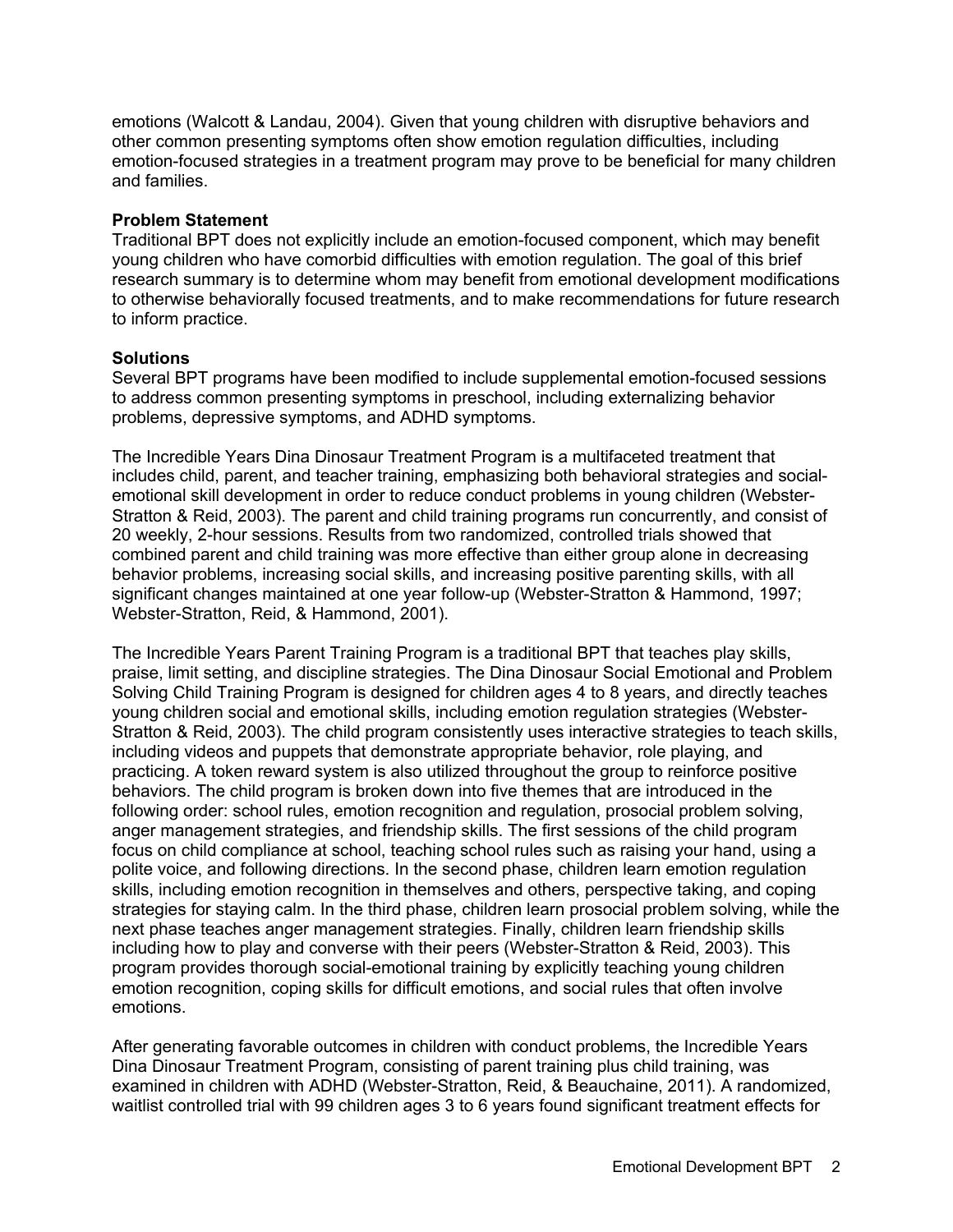parent-report of ADHD symptoms, externalizing behaviors, emotion regulation, and social competence. Children's emotion vocabulary and problem solving skills also improved in the treatment group (Webster-Stratton et al., 2011). Thus, the combination of intensive parent and child training that focuses on various behavioral and social-emotional strategies is effective for preschool-aged children presenting with disruptive behavior disorders or ADHD.

Several BPT programs have targeted caregivers as emotional "guides" for their children by teaching emotion coaching (Chronis-Tuscano et al., 2016; Luby, Lenze, & Tillman, 2012; Salmon, Dittman, Sanders, Burson, & Hammington, 2014). Emotion coaching involves caregivers' active recognition and acceptance of their child's emotions and verbal acknowledgement of their child's emotions. Caregivers learn how to help their child label, understand, appropriately express, and manage their emotions. This is done through modeling and the use of CDI skills (e.g., reflecting child's expression of emotions, giving labeled praise for appropriate emotional coping).

One study demonstrated no differences in treatment outcome between eight sessions of groupdelivered BPT and BPT that included emotion coaching. The study compared group-delivered Triple-P Positive Parenting Program, an evidence-based treatment for disruptive behavior disorders (Kaminski & Claussen, 2017), to Emotion Enhanced Triple-P, which included the addition of emotion coaching to the standard Triple-P Program (Salmon et al., 2014). Both programs were eight sessions long. Families of 36 children ages 3 to 6 years with elevated disruptive behaviors on the Eyberg Child Behavior Inventory (ECBI) were randomly assigned to one of two treatment groups. Both groups showed significant improvements in parent-reported behavior problems, but the standard Triple-P group showed significantly greater improvements. At a 4-month follow-up, there were no differences in behavior problems between the two groups. There were no significant changes for either group in a measure of child emotional knowledge (Salmon et al., 2014). In comparing these two interventions, emotion coaching did not enhance an already established BPT at follow-up for a group of children with disruptive behaviors. Authors discussed potential reasons for the lack of significant findings, including the possibility that teaching parents to simultaneously focus on their child's behaviors and emotions may be overwhelming, or that standard BPT is sufficient for reducing child behavior problems (Salmon et al., 2014).

PCIT Emotion Development (PCIT-ED) was created for children ages 3 to 7 years with a primary diagnosis of major depressive disorder (Lenze, Pautsch, & Luby, 2011; Luby et al., 2012). PCIT-ED is 14 sessions total, beginning with 4 sessions each of Child-Directed Interaction (CDI) and Parent-Directed Interaction (PDI). The third and novel module, ED, is 6 sessions and targets both child and caregiver skills. The ED module provides caregivers with emotion coaching skills, and directly teaches children emotion recognition and ER strategies. The ED Module begins in the same way as CDI and PDI, with a teach session that outlines how the parent is a guide for their child's emotions (Elkins, Mian, Comer, & Pincus, 2016). Early on in ED, parents watch a video of their child and apply knowledge of emotional expressions in order to facilitate the parents' ability to recognize emotions in their child. Parents are also taught Support Steps for when their child is upset; these steps involve observing the trigger of emotions, calming oneself, problem solving together with the child, and validating the child's emotion. The ED module also includes GUIDE steps to be used after a child has calmed down from an emotional event: Go back and point out the emotional trigger, express Understanding of the child's emotion, discuss Ideas and thoughts the child has around the trigger, Describe true and not true things about the event, and Express affection and confidence. In the child portion of PCIT-ED, the therapist teaches the child how to recognize emotions through discussion of pictures of story characters and of the child showing different emotions. Preschoolers are also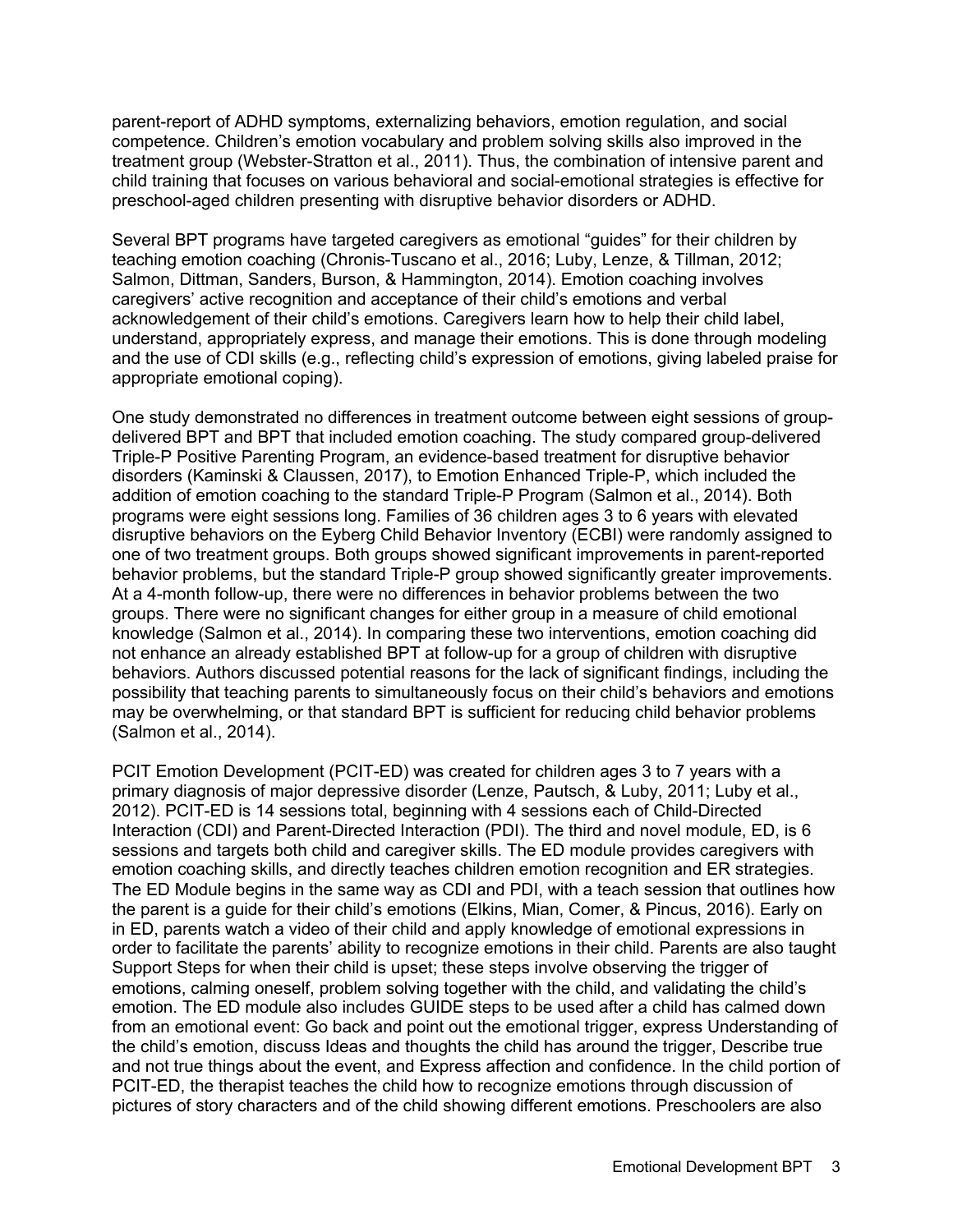taught diaphragmatic breathing as a coping strategy. In addition, families select a "relaxation station" at home for the child to use when experiencing intense emotions; however, it is not a punishment and is thus explained as different from time-out in PDI. After parents learn the essential skills, they are then coached and coded on their ED skills as with typical coach sessions. Homework is also given to practice emotion skills (Elkins et al., 2016; Luby et al., 2012).

In a randomized, controlled trial of 29 children comparing PCIT-ED to psychoeducation, PCIT-ED significantly increased child executive functioning and emotion recognition skills. Both groups showed significant reductions in child depressive symptoms (Luby et al., 2012). While PCIT-ED showed unique effects in increasing child executive functioning and emotion recognition, this study did not show that it was more effective than psychoeducation in the treatment of early childhood depression. A recent randomized trial sought to understand whether child outcomes differed after completing different components of treatment (i.e., CDI, PDI, ED) (Luby, Gilbert, Whalen, Tillman, & Barch, 2019). A sample of 229 children with depression were randomly assigned to waitlist control or PCIT-ED, with the waitlist control group receiving treatment afterwards. Compared to the 2012 trial, the number of sessions increased to 6 each of CDI and PDI, and 8 sessions of ED. In both groups, parent report of child depressive symptoms decreased significantly after completing the CDI and ED modules. When compared to the control group, child depressive symptoms in the treatment group decreased significantly during the ED module only. Parent report of externalizing behaviors in the treatment group decreased significantly during the PDI module only. Authors acknowledge the limitation that it was difficult to discern whether the significant effects were due to overall treatment length or the ED module specifically. Overall, results suggest a unique benefit of the ED module in treating depression in preschoolers; additionally, CDI skills may work to reduce depression symptoms as well.

An initial adaptation study examined PCIT-ED in a group of 9 children with ADHD ages 3 to 7 years (Chronis-Tuscano et al., 2016). The emphasis of the ED module in this population was on caregivers' responses to child emotions, their discussion of child emotions, and modeling appropriate emotions. Thus, the authors named this particular adaptation, PCIT – emotion coaching (PCIT-ECo). Modifications to the ED module were made specific to children with ADHD. First, parents were given a flowchart to convey when to use PDI skills versus emotion coaching (see Figure 1 in Chronis-Tuscano et al., 2016). For example, for a child who grew frustrated and hit their parent, the parent would first complete the timeout sequence, and then label the child's emotions and have a conversation about it, using CDI skills to reinforce the child talking about their emotions. For minor misbehaviors co-occurring with emotional responses, parents were told to label the emotion one time and then ignore the misbehavior as in regular PCIT. Other modifications included removing sessions that taught children relaxation strategies and emotion identification, and adding a school-home daily report card. Specific childdirected sessions that focused on feelings of joy and guilt were also removed for PCIT-ECo. In the pilot group of children who participated in PCIT-ECo, there was evidence to show a decrease in externalizing problems and an increase in emotion regulation skills (Chronis-Tuscano et al., 2016). Based on preliminary research, PCIT-ECo may be a beneficial treatment for children with ADHD.

# **Conclusions and Recommendations**

Overall, there are several emotion-focused BPTs for preschool-aged children designed to decrease overall externalizing behavior problems, or more specifically, ADHD and depressive symptoms. Some programs directly teach children ER skills (Dina Dinosaur, PCIT-ED), that may include emotion recognition skills, problem solving, or relaxation strategies. Other programs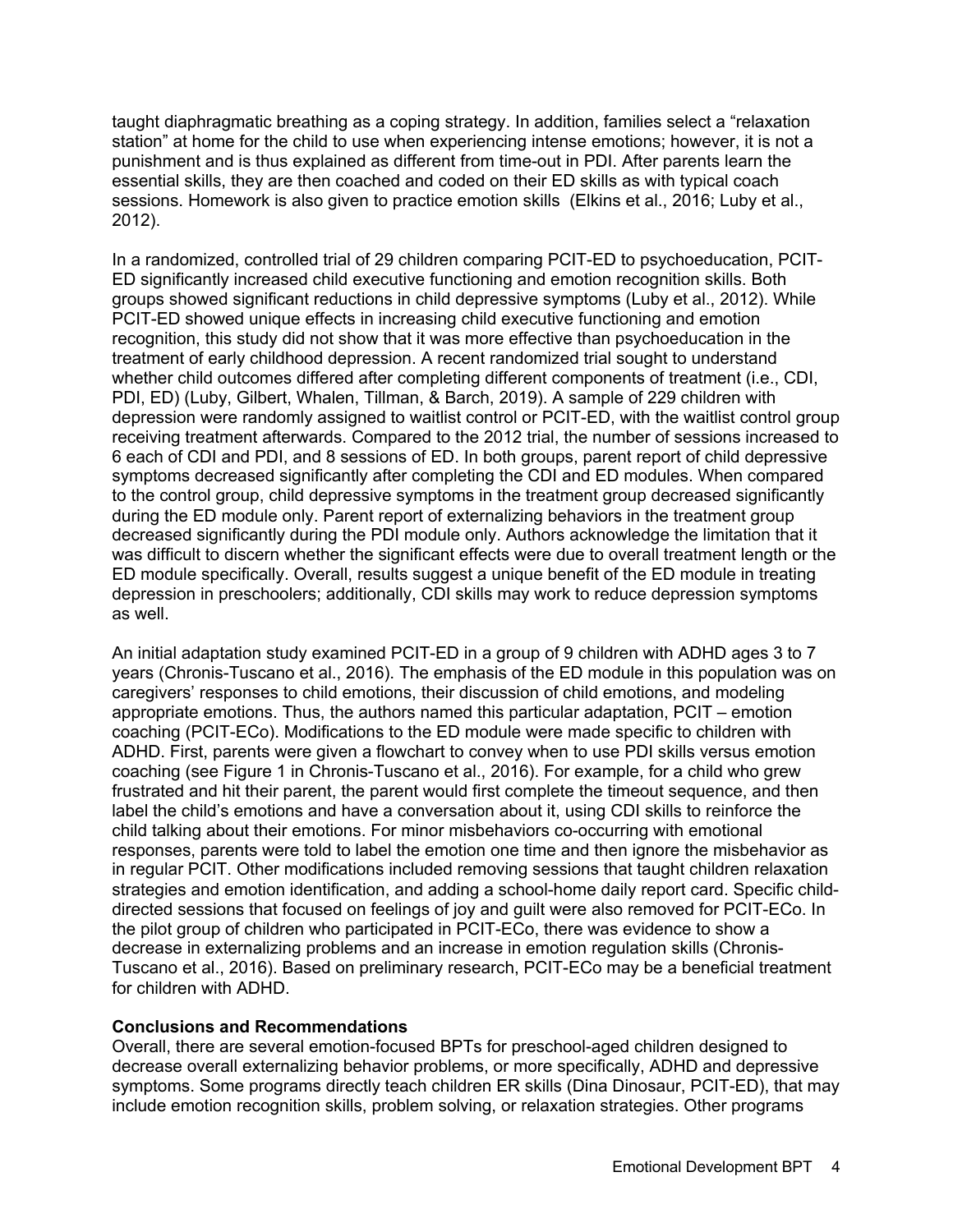target parental emotion coaching skills (Emotion-Enhanced Triple P, PCIT-ED, PCIT-ECo), teaching parents how to recognize and respond to child emotions of varying intensity. See Figure 1 in Chronis-Tuscano et al. (2016) for a visual flowchart of how to implement emotion coaching with and without co-occurring misbehaviors.

The majority of treatment programs in this review included emotion coaching as part of the emotional development curriculum. Additional research is needed on emotion coaching and its potential to enhance standard BPT (e.g., Salmon et al., 2014). Routine and thorough assessment of child emotion regulation abilities is required in order to clarify how emotion regulation changes throughout treatment. It is also necessary to assess emotion regulation to determine which modifications, if any, benefit children who have higher levels of dysregulation at baseline, compared to children with more oppositional or behavioral presentations of disruptive behavior disorders. Similar to the Luby et al. (2019) study, further research should also examine whether certain phases of treatment are more beneficial to children's emotion regulation abilities and other outcomes (e.g., CDI vs. PDI). More broadly, studies examining mediators and moderators of treatment outcome in BPT will help inform which specific aspects of BPT make it effective. BPT programs are widely acknowledged as evidence-based treatments, but the questions of why and how they are effective remain largely unanswered.

Results from treatment programs that were longer (e.g., 8 vs. 20 sessions) and more comprehensive, directly targeting child's emotion recognition and regulation skills, showed more promising results, such as in PCIT-ED and the Incredible Years Dina Dinosaur Program (Luby et al., 2012; Webster-Stratton & Reid, 2003). However, committing to weekly therapy for 8-20 sessions at a time is a challenge for many families, particularly those with children displaying disruptive behaviors. Providers should assess for areas of greatest need when determining appropriateness of therapy fit. Thus, treatment providers should consider the balance between feasibility and individual families' needs when determining whether to use emotional development modifications to standard BPT. For children who present with more severe emotion regulation problems and/or those who do not respond to BPT, referrals to other types of therapies may be more appropriate, such as individual CBT for the child or caregiver, or family therapy to address stressful life events.